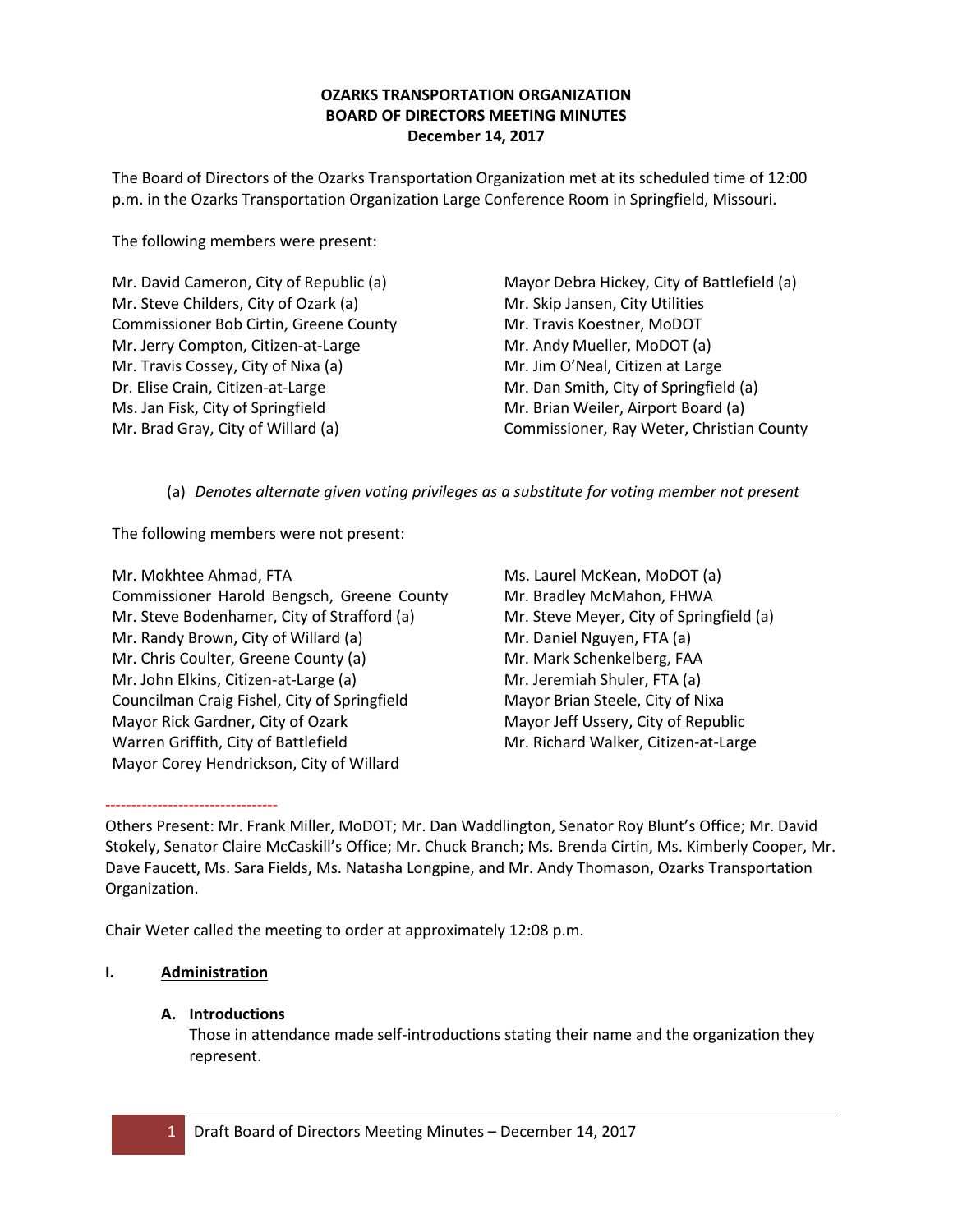#### **B. Approval of Board of Directors Meeting Agenda**

Mr. Cameron moved to approve the December 14, 2017 agenda. Dr. Crain seconded the motion and it was unanimously approved.

## **C. Approval of the October 19, 2017 Meeting Minutes**

Mr. Cirtin moved to approve the October 19, 2017 minutes. Mr. Weiler seconded the motion and it was unanimously approved.

## **D. Public Comment Period for All Agenda Items**

The written correspondence that had been received following the October 19, 2017, meeting was distributed in the packet. No one was present to speak to any item on the agenda.

## **E. Executive Director's Report**

Sara Fields stated staff is working on the 2018-2019 budget, as the OTO fiscal year is July 1 to June 30. She asked that if any member entity has a project or study they would like to have included in the budget, to please let staff know. She added the OTO staff will be working with a subcommittee of the Technical Planning Committee to draft the budget.

Ms. Fields stated the first OTO Legislative Breakfast had been held in November and was very well attended. She stated she had heard very positive comments from those in attendance and would like to know if the members were hearing the same or something different.

Ms. Fields stated she had been selected to serve on the MoDOT Local Public Agency Advisory Committee. She indicated this was an advisory council on local projects across the state.

The Springfield Area Chamber of Commerce Salute to the Legislators will be on January 24, 2018.

Ms. Fields stated staff had conducted the OTO annual Transportation Incident Management Exercise in which a school bus and two vehicles, with injuries, had been staged to simulate an accident. This allows for the practicing of clearing the scene quickly and safely and coordinating the activities between law enforcement, Emergency Management, and towing. She noted there are certain protocols that help the process to be quicker and safer. She added this is the second exercise that has been conducted and it went very well.

Ms. Fields stated OTO staff is working with City Utilities on the transit survey. She noted CU is simply trying to get more information on the ridership and that contrary to the story that had aired on KY3, there is no plan to cut services.

Ms. Fields announced that Andy Thomason with the OTO had received the American Institute of Certified Planners certification. She added that receiving this certification requires education, experience, and the taking of specific tests which demonstrate a certain level of expertise. The Board of Directors congratulated Andy on this milestone.

Ms. Fields noted that Board member Brian Weiler was named Transportation Professional of the Year by the Ozarks Chapter of the Institute of Transportation Engineers. The Board of Directors congratulated Brian on this honor.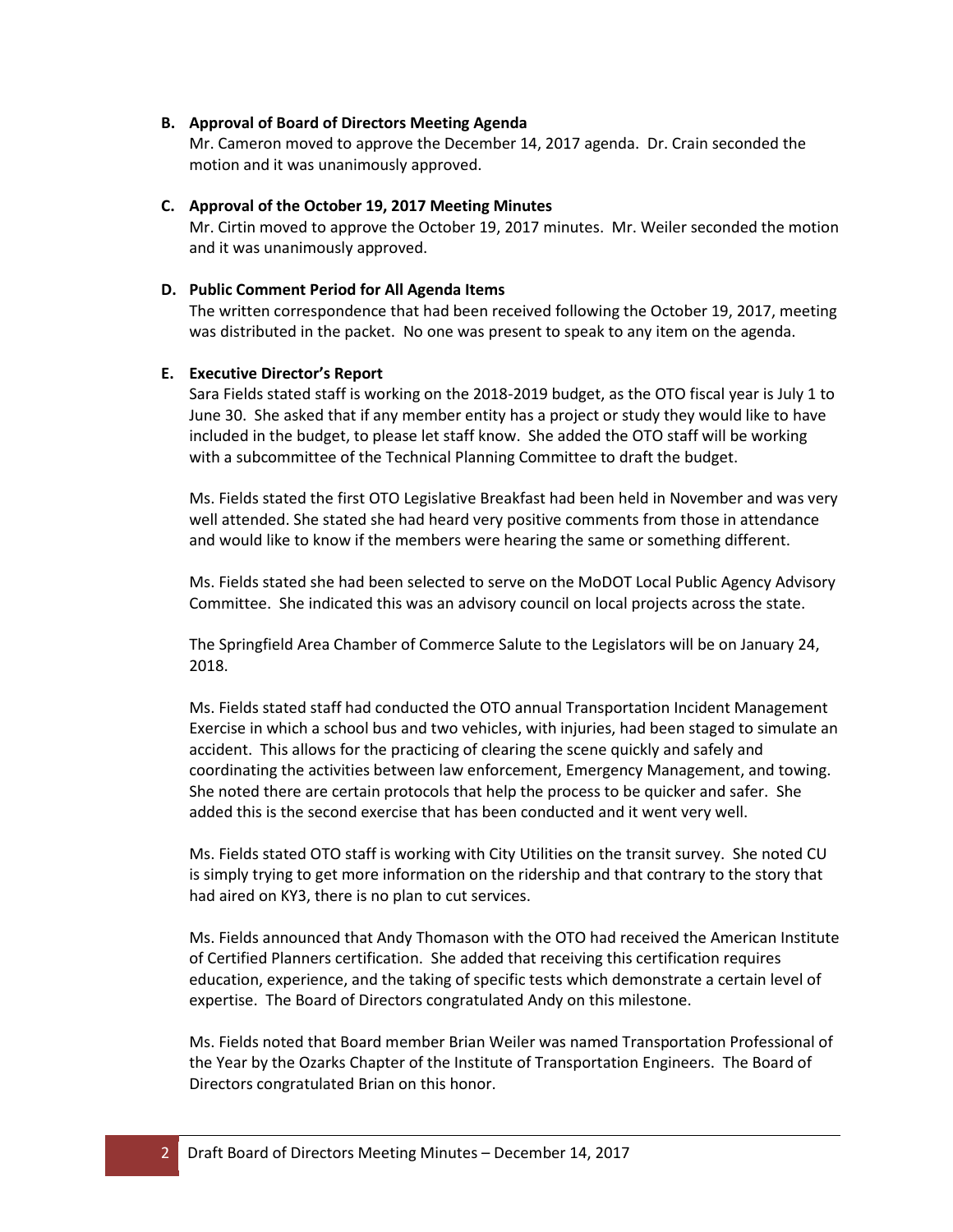## **F. MoDOT Update**

Travis Koestner, MoDOT, stated one of the joints on the new bridge on Route 60 needs to be repaired. This will be accomplished at no cost to the taxpayers, as the contractor is required to replace this joint.

Mr. Koestner stated the work on Chestnut Expressway is proceeding but is behind schedule. He added this is due to the need to relocate the utilities at the start of the project. He said he appreciates the citizens' patience when they closed the street to work on the bridge.

Mr. Koestner stated that as the weather has been good, the contractor may wish to complete the work on the ramps on I-44 before the bad weather begins.

Mr. Koestner briefly discussed the Automated Transportation Conference that MoDOT had sponsored. It was held in Columbia and a representative of Ford Motor Company had been the key speaker. Mr. Koestner noted that it is believed this is the future of transportation and companies are looking for communities that are willing to be champions for these projects.

Mr. Koestner stated that pre-bill filing in the Legislature has begun. He noted that both the House and the Senate have filed bills regarding a possible ten cent fuel tax and the House has also filed a primary seat belt bill.

Mr. Compton asked Mr. Koestner the status of the bridge on West Kearney and I-44, and if the fire had caused any structural damage to the bridge. Mr. Koestner stated the bridge was fine structurally, however, there is some concrete damage that must be repaired.

#### **G. Legislative Reports**

David Stokely, Senator Claire McCaskill's office, stated there is a tax reform proposal that has been promised, but Senator McCaskill has some reservations. Mr. Stokely noted he had attended a transportation reception sponsored by MoDOT earlier this month and the Director of MoDOT had expressed his concern on how tax reform could impact the State budget.

Dan Waddlington, Senator Roy Blunt's office, stated there is a tax reform bill. Mr. Waddlington indicated that another issue facing the House and Senate is whether to keep the government running, as there is not an approved budget.

#### **II. New Business**

#### **A. Administrative Modification Number One to the FY 2018-2021 TIP**

Natasha Longpine reviewed for the Board of Directors the three modifications that were made to the FY 2018-2021 Transportation Improvement Program. She noted the Republic Road project is being forwarded one year to FY 2019, so that some issues can be resolved. She added the two projects for the Guardrail Improvements and the Pavement Improvements had been combined into one project and it was determined it was best to split them into two separate projects.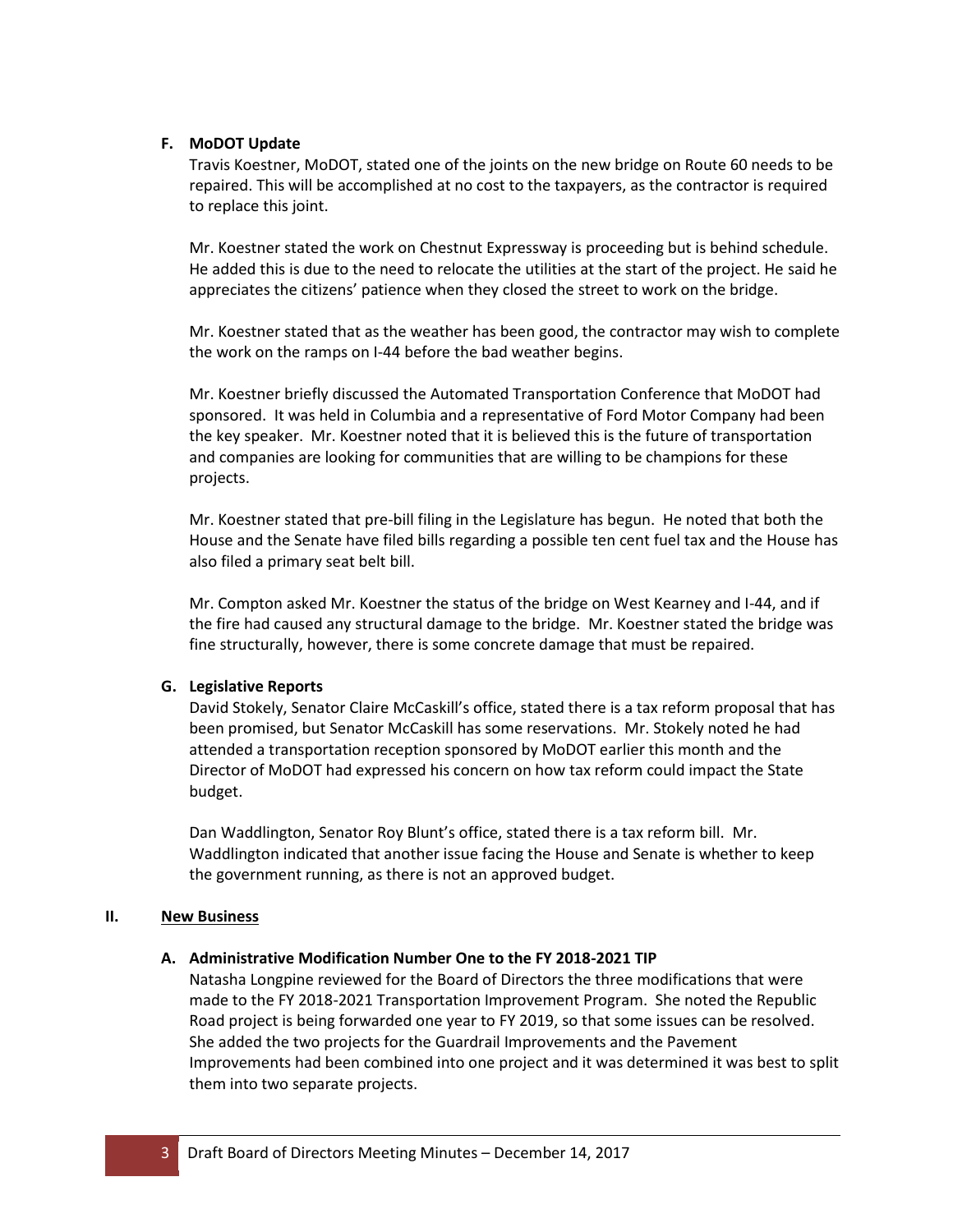This item was for informational purposes only and no action was required.

## **B. Amendment Number Two to the FY 2018-2021 TIP**

Natasha Longpine stated the proposed Amendment contains six changes, one that is moving a project into the FY 2018 -2021 TIP and five new projects that are being added. Four of the new projects include scoping and intersections improvements at various locations; the fifth project is for design review and intersection improvements at Campbell and Republic Road.

Mr. Cameron moved to approve Amendment Number Two to the FY 2018-2021 TIP. Mr. Smith seconded the motion and It was unanimously approved.

# **C. MoDOT Scenario Project List**

Travis Koestner stated to be prepared for the upcoming Legislative Session, MoDOT is asking all their partners for a scenario as to what work could be accomplished if there was \$250 million per year in additional funding, which is approximately the equivalent of a \$.10 fuel tax. He added they had met a week ago and discussed the jobs in the Springfield area and with the other regional members as well. He said the other portion is a multi-modal piece of approximately a tenth of one cent sales tax. He said this amount would generate more than \$50 million, but some would be used for some current unfunded General Revenue multimodal needs.

Sara Fields said Mr. Miller took the list of projects that the OTO had approved a few months ago and used that list for this scenario. She added the list that had been distributed shows the projects that were included in the scenario for funding, and those that were not included. Ms. Fields added that as usual, there was not sufficient monies to do all the projects that need to be done, so staff looked at what they believed to be necessary in the next ten years and what could wait if necessary. She indicated that I-244 was not included as staff did not want to promise a project they could not deliver. She clarified she did not want to promise the voters I-244 and then have the Federal Highway Administration say "no" to the project.

Ms. Fields stated she had consulted with Brian Weiler at the Springfield Branson National Airport and he requested \$1 million for taxiway improvements. She noted that sidewalks are still a huge need for the Region, adding that if Highway 14 sees improvements, sidewalks need to be added. She said she asked City Utilities Transit what they would like to see on the list and they requested electric buses. She stated CU indicated that the technology is progressing to the extent they believed by the time they are ready to purchase the buses, they will be able to run them all day on one charge.

Ms. Fields stated there were three trails that would qualify for Statewide funding. She indicated that any trail that is not part of the MoDOT system is not eligible for funding.

Following a brief discussion, Dr. Crain moved to endorse the MoDOT planning scenario road and multimodal project lists. Mr. Cossey seconded the motion and it was unanimously approved.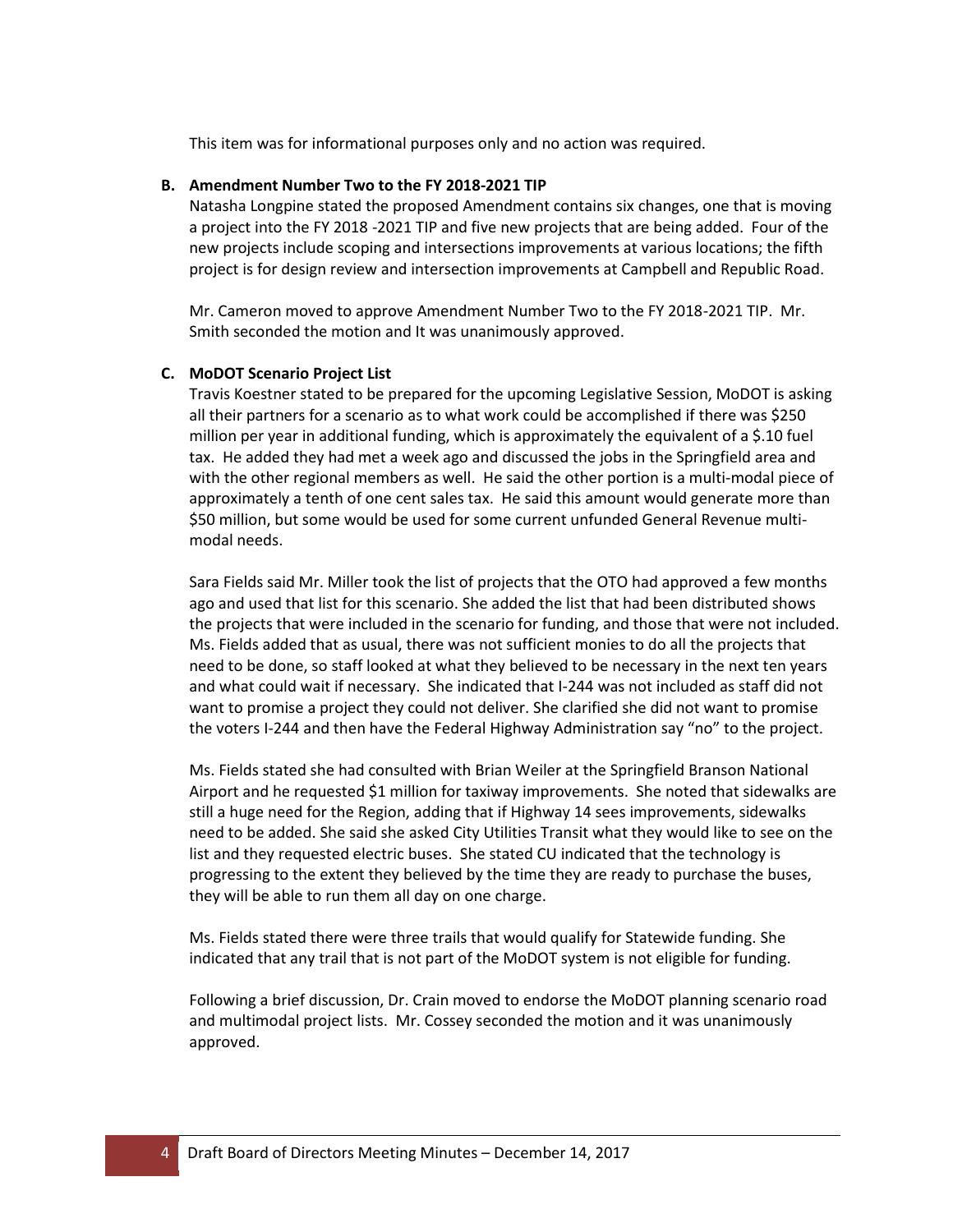## **D. Annual Listing of Obligated Projects**

Natasha Longpine stated the OTO is required to publish an Annual Listing of Obligated Projects. The list must be posted ninety days following the close of the federal fiscal year, which is October 1 to September 30. The attached listing is for the federal fiscal year October 1, 2016 to September 30, 2017.

Ms. Longpine stated staff was asking the Board of Directors to accept this listing, but if anyone found an error in the report, to please let her know.

Mr. Cameron moved the Board of Directors accept the Annual Listing of Obligated Projects. Mr. Compton seconded the motion and it was unanimously approved.

## **E. Federal Funds Balance Report**

Natasha Longpine stated this document is for the fiscal year end September 30, 2017. Ms. Longpine congratulated the member entities on ensuring all the funding was obligated before the fiscal year had ended. She indicated the remaining funding shown was what was left in the FY 2017 allocation, which was due to some over funding. She said the OTO also tracks the Urban Surface Transportation Block Grant (STBG-Urban) funding. She noted MoDOT asked that no more than three years of this STBG-Urban funding be allowed to accrue. She added the OTO is getting close to that amount. She said at this point, we do not have our FY 2018 allocation due to some staffing changes at MoDOT. It is anticipated this will be forthcoming.

This item was for informational purposes only and no action was required.

# **F. Independent Single Audit Report for FY 2016-2017**

David Cameron stated that since its inception, the OTO has had an independent auditor review the financials. The current audit is from July 1, 2016 to June 30, 2017. Mr. Cameron introduced Cinda Rodgers, CPA, who is the external auditor that performed this audit.

Ms. Rodgers stated there are several types of audits and the one she conducted is a financial statement audit. The objective of this type of an audit is to issue an opinion as to whether the financial statements are fairly stated in accordance with the modified cash-basis of accounting. She noted this is not a control or fraud audit, however, she is required to address those in the audit.

Ms. Rodgers stated her opinion is expressed in the letter she issued to the Board of Directors and is included with the documents distributed in the packet. She added her opinion is an Unmodified Opinion, which is the best opinion that can be given for this type of audit. Ms. Rodgers briefly reviewed the financial statements, notes, and report with the Board. She noted that as the OTO has only one fund, the balance sheet and fund balance report are simple to view and understand.

Ms. Rodgers noted that the final two pages of her report is where she would address any issues she found with internal controls. She added there was nothing that came to her attention and she found no issues with compliance.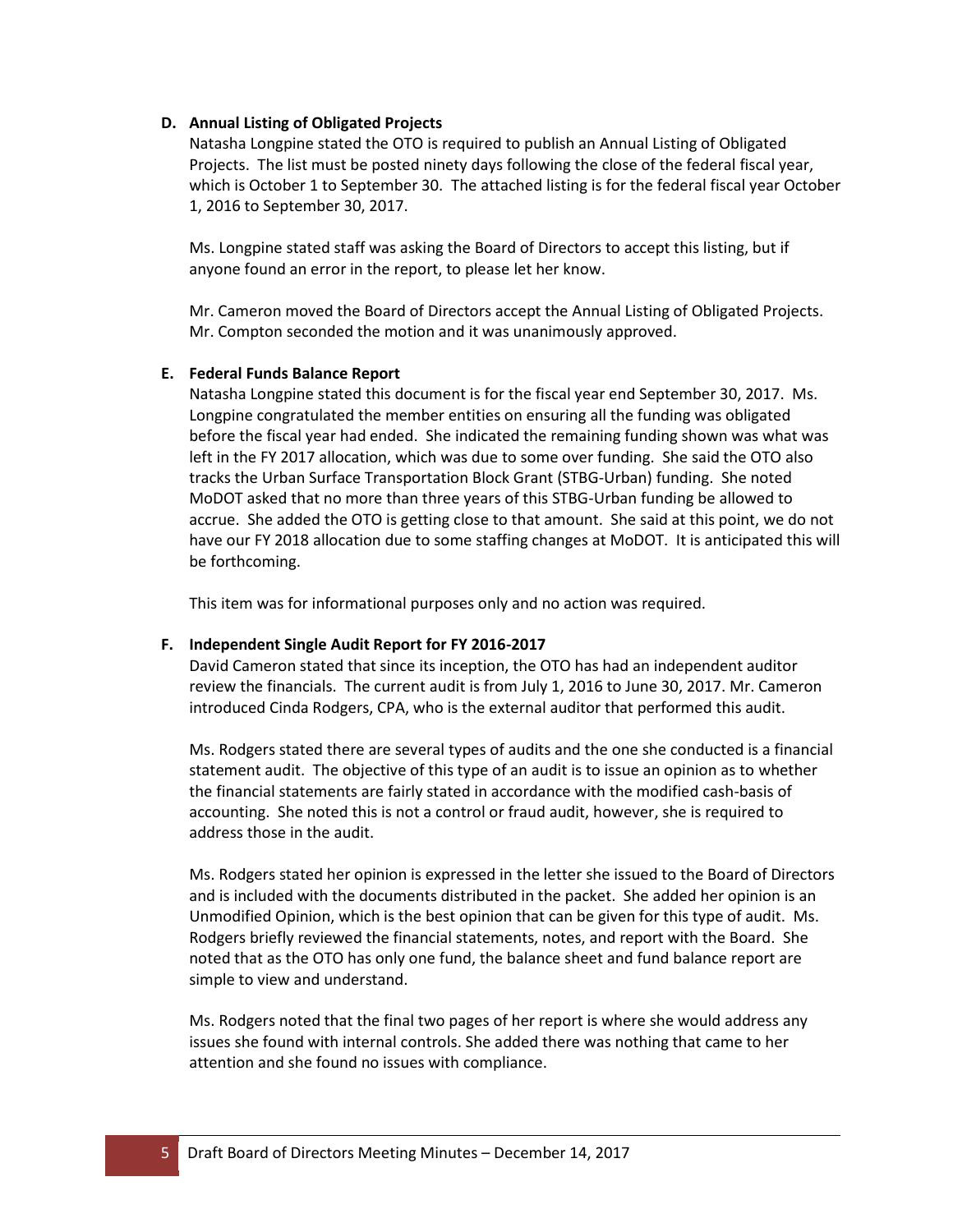Ms. Rodgers stated she is required to issue a letter to those charged with governance as a vehicle to communicate directly to the Board regarding any issues of concern. Ms. Rodgers reiterated there were none. She also stated there were no adjustments that needed to be made and commended the staff for their excellent work.

Dr. Crain moved the Board of Directors accept the Fiscal Year 2017 Independent Financial Statement Audit. Mr. Cossey seconded the motion and it was unanimously approved.

#### **G. Financial Statements for 1st Quarter 2017-2018 Budget Year**

David Cameron stated that before he discussed the Financial Statements, he wanted to commend Kimberly for the outstanding job she is doing. He stated that he reviews the expenditures and bank statements and there is a lot of work that goes into keeping the financial records for the OTO. He said he was pleased to hear the auditor commend the internal controls and stated Kimberly has done an outstanding job in the transition.

Mr. Cameron said the 1<sup>st</sup> Quarter financials are for July 1 through September 30 and noted the expenses are on target at about twenty-four percent (24%). He said he wanted to draw attention to the revenue which is at about forty-five percent (45%). He added this is due to reimbursements from MoDOT.

Mr. Cameron thanked the member jurisdictions and MoDOT for helping with in-kind documentation. He stated that due to their assistance, the OTO is reimbursed at 88.6% as opposed to 80% if they had not provided this information.

Dr. Crain moved the Board of Directors accept the OTO Operational First Quarter Financial Statements for the 2017-2018 Budget Year. Mr. Cossey seconded the motion and it was unanimously approved.

Mr. Cirtin left the meeting at this time.

# **H. 2018 Safety Performance Targets**

Natasha Longpine stated that Performance Measures are an item that came from the FAST Act. She said they are a little different in requirements than what was in the OTO's previous Long Range Transportation Plan.She stated the FAST Act established goals that should be maintained nationally. She added that the States and the MPO's set performance measures and targets for those measures. She stated that MoDOT has been excellent in assisting the MPO's in collecting data to ensure the targets are being met. She noted this does not happen in every State and expressed her appreciation to MoDOT for their assistance.

Ms. Longpine stated that the OTO needs to establish targets, change existing plans to assist in meeting these targets, and review and report on the OTO's progress. She added that States have twelve months to establish the initial targets. She said the OTO has six months after the State's targets are set to set the Organization's targets. In this case, the Safety Targets are due before the end of February 2018.

Ms. Longpine said after the targets are set, they will be reviewed and monitored in an ongoing process. Following a brief review of the statewide targets established by MoDOT,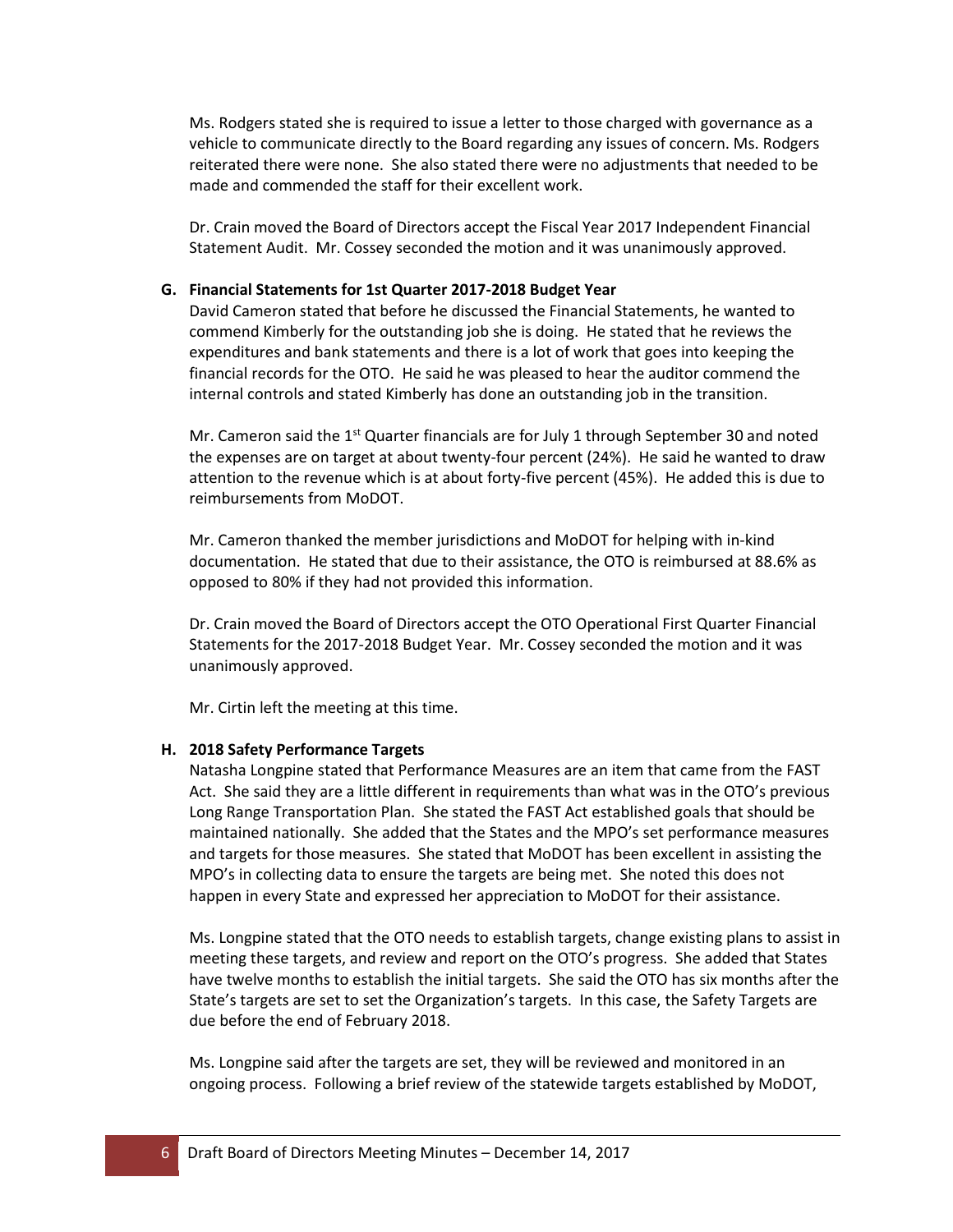Mr. Smith moved the Board of Directors support the statewide safety targets for CY 2018. Mr. Weiler seconded the motion and it was unanimously approved.

#### **I. Bylaw Amendment**

Sara Fields stated during the 2017 Federal Planning Certification Review it was recommended the OTO clarify the role of City Utilities on the OTO Board of Directors. She added this recommendation was due to the federal law that requires a transit representative hold a voting position on the Board. Ms. Fields said she believed this was accomplished by having a City Utilities Board Member serve on the OTO Board of Directors, however, the Federal Transit Administration did not agree. Ms. Fields said after talking with City Utilities, the following by-laws change is being proposed:

3. One (1) City Utilities Board Member Transit Representative.

Mr. Cameron moved the By-laws of the Ozarks Transportation Organization be amended as proposed. Mr. Compton seconded the motion and it was unanimously approved.

# **J. Federal Legislative Priorities**

Sara Fields stated the OTO had adopted the State priorities for 2018 prior to the Legislative Breakfast. She added the list that was distributed in this packet was for the congressional delegation to use in recommending transportation projects.

Ms. Fields stated that the Executive Committee voted to make the first priority the ability to collect internet sales tax. She indicated it was believed this would assist in bringing in additional revenue into the State and local entities.

Following a brief review of the proposed priorities, Mr. Cossey moved to amend the final longer-term priority to read as follows:

OTO supports more direct allocations to state, regional, and local governments with less federal oversight and streamlined regulations delegation of oversight to local communities.

Mr. Jansen seconded the motion and it was unanimously approved. With no additional changes, Dr. Crain moved the Board of Directors approve the proposed 2018 Federal Legislative Priorities as amended. Mr. Cossey seconded the motion and it was unanimously approved.

# **K. Nominating Committee Report**

Travis Cossey stated the OTO bylaws require that the Board of Directors elect a Chair, Vice-Chair, Secretary, and Treasurer. He reviewed the progression that is outlined, noting that Springfield is next in the rotation for Chair and Greene County is next in the rotation for Vice-Chair. He referred the Board to the proposed slate of officers that had been distributed in the packet, adding that the Executive Committee will also include Steve Childers from the City of Ozark and Brian Weiler from the Springfield Branson National Airport.